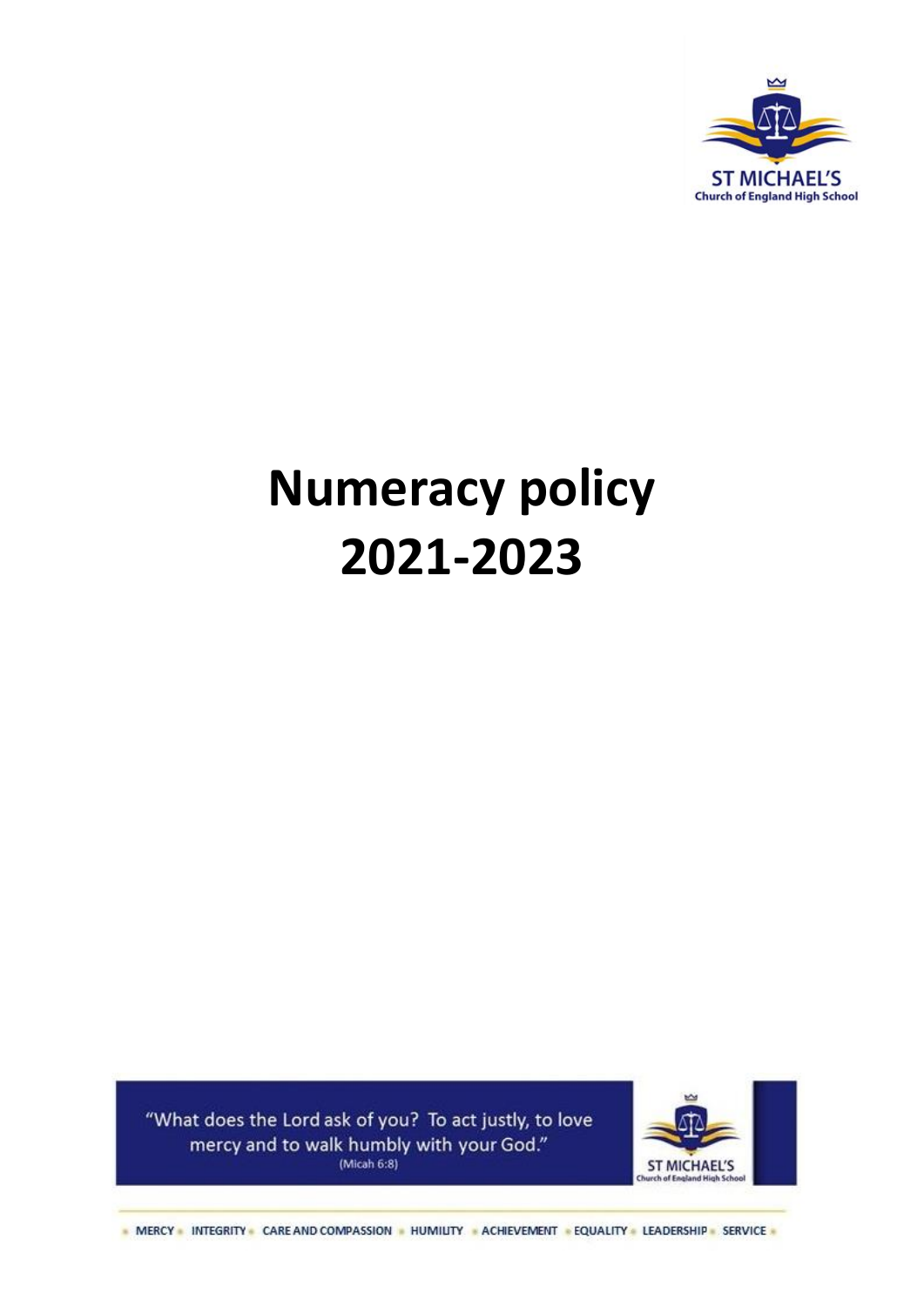## **Contents**

[Statement of Intent](#page-2-0)

- 1. [Definition of Numeracy](#page-3-0)
- 2. [Expected Numeracy Capabilities](#page-4-0)
- 3. Raising the profile of numeracy across the curriculum
- 4. [Objectives](#page-5-0)
- 5. [The Numerate Student](#page-6-0)
- 6. [Delivery of Numeracy](#page-7-0)
- 7. [Roles and Responsibilities](#page-7-1)
- 8. [A Policy on the Use of Calculators](#page-9-0)
- 9. Monitoring and [Evaluation](#page-9-1)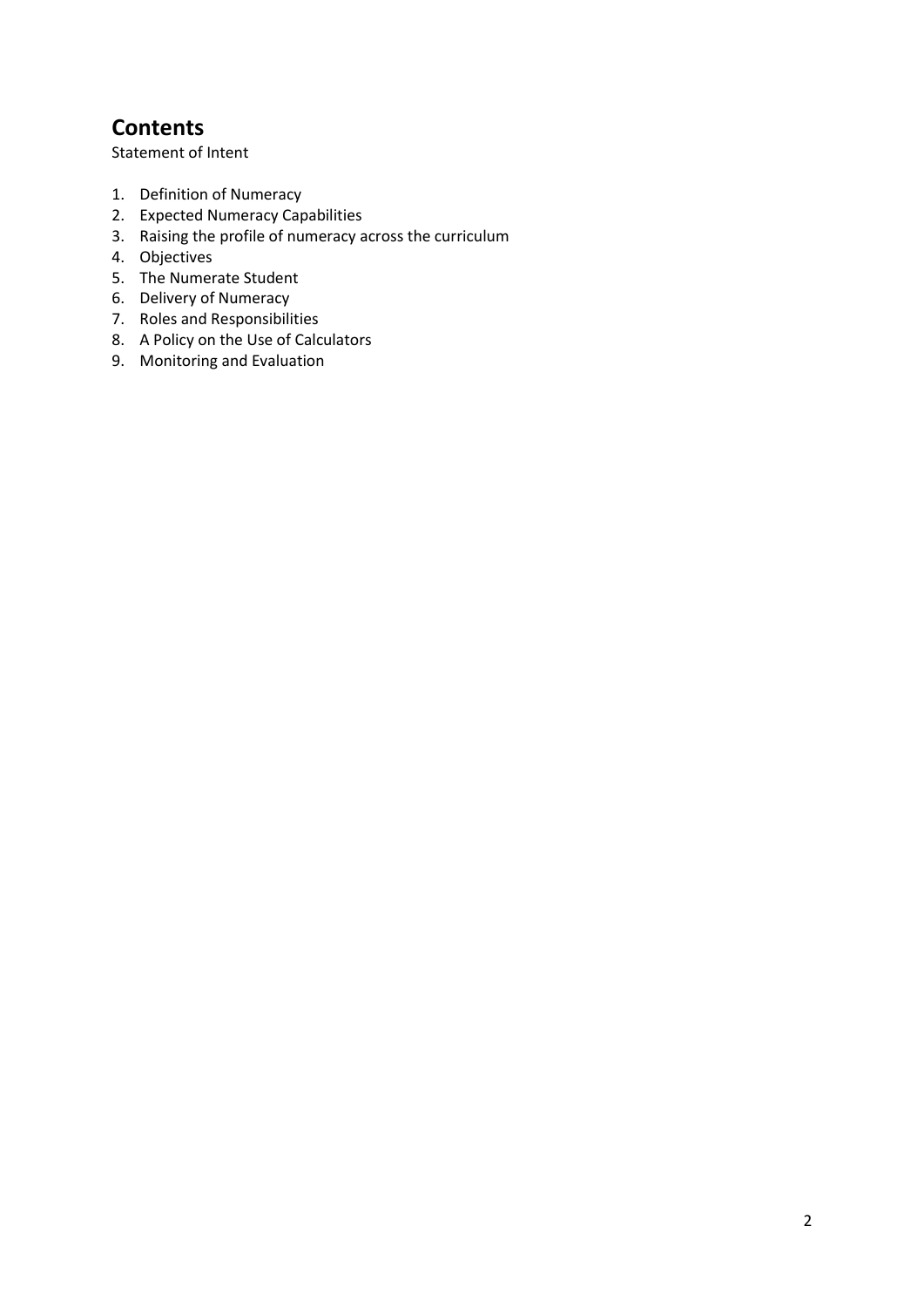## <span id="page-2-0"></span>**Statement of Intent**

In our school, our Christian vision shapes all we do. All members of the school community are committed to upholding the St Michael's Church of England Christian values:

- to show love, care and kindness to all in our community
- to value what we have and to share with others
- to enable everyone to achieve their full potential

St Michael's Church of England High School is committed to raising the standards of numeracy of all of its students; we want our pupils to be confident and capable in the use of numeracy to support their learning in all areas of the curriculum and to acquire the skills necessary to help achieve success in further education, employment and adult life.

St Michael's Church of England High School is committed to raising the standard of numeracy of all its students, so that they develop the ability to use numeracy skills effectively in all areas of the curriculum and the skills necessary to cope confidently with the demands of continuing education, employment and adult life. Numeracy will be consolidated and enhanced through opportunities to apply and develop numeracy skills across the curriculum. Poor numeracy skills hold back students' progress and can lower their self- esteem. All teachers and support staff will have a role to play in supporting students' progress in numeracy.

| Signed by: |                    |       |
|------------|--------------------|-------|
|            | Headteacher        | Date: |
|            | Chair of governors | Date: |
|            |                    |       |
|            |                    |       |

Date reviewed 17<sup>th</sup> June 2021 Review date June 2023

Date Agreed 21st September 2017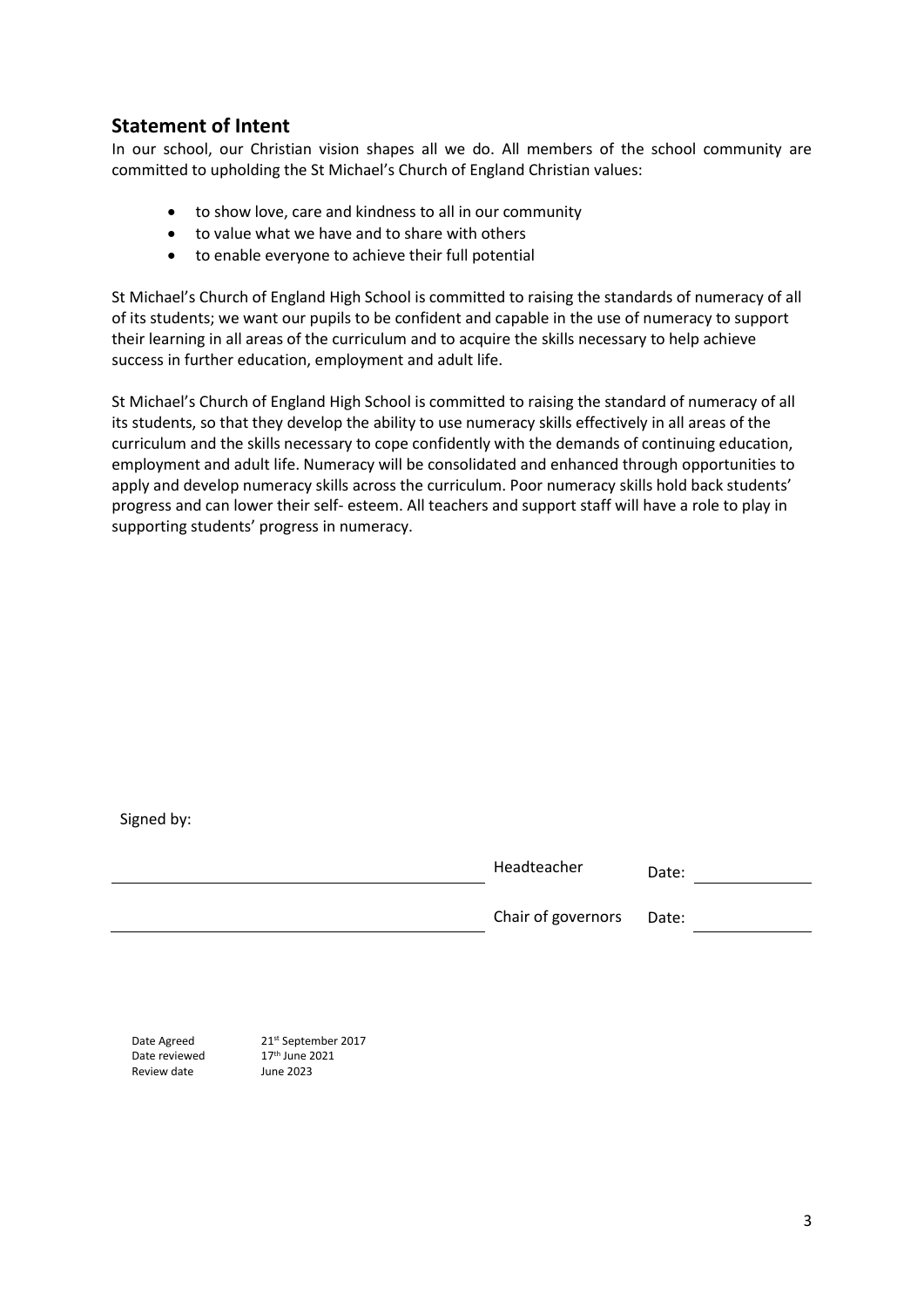## <span id="page-3-0"></span>**1. Definition of Numeracy**

The development of the concept of "numeracy":

1959 - (*Crowther report*) - Numeracy is defined as a word to represent the mirror image of literacy.

1982 - (*Cockcroft report*) - A numerate pupil is one who has the ability to cope confidently with the mathematical needs of adult life. There should be an emphasis on the wider aspects of numeracy and not purely the skills of computation.

1995 - (*OED*) – numerate means acquainted with the basic principles of mathematics. There are a number of definitions. This is what we believe are the most appropriate:

- "Numeracy is a proficiency, which involves confidence and competence with numbers and measures. It is more than an ability to do basic arithmetic requiring an understanding of the number system, a range of mathematical techniques and an inclination and ability to solve quantitative or spatial problems in a range of contexts. It demands an understanding of the ways in which data are gathered by counting and measuring, and presented in graphs, diagrams, charts and tables". (*National Numeracy Strategy*) (*Framework for Teaching Mathematics - yrs. 7 to 9 - DfES*)
- "Mathematical literacy is an individual's capacity to identify and understand the role that mathematics plays in the world, to make well-founded judgements and to use and engage with mathematics in ways that meet the needs of that individual's life as a constructive, concerned and reflective citizen". (*PISA*)

#### **1.1. Context**

- 1.1.1 Numeracy is not the sole responsibility of the mathematics department. All subjects can contribute to the development and enhancement of students' numeracy skills including their ability to describe and explain their strategies and reasoning.
- 1.1.2 Where students enter St Michael's Church of England High School having made limited progress throughout KS2 it is mainly because of lower than average literacy and numeracy skills. As a result, it must be ensured that these students aim to make accelerated progress throughout their secondary school experience that allows them to catch up with their peers nationally.
- 1.1.3 St Michael's Church of England High School has formed working parties to develop numeracy within its particular setting. As a consequence, tutor time has been redesigned to ensure that there is a numeracy element of the tutorial time for all years between 7 and 10. Tutor time for year 11 is geared towards their mathematics GCSE's.
- 1.1.4 Work is in progress with feeder primary schools to ensure there is continuity between year 6 and year 7 in reference to the *no wasted years* document.

#### **1.2 Does numeracy matter?**

- 1.2.1 Yes, and more than might be expected.
- 1.2.2 Low numeracy is linked to narrowed life chances, but mostly in terms of outcomes relating to physical and financial health (Rowlands, 2009). Innumeracy increases vulnerability from everyday things like pay, taxes, utilities, etc. to accessing the job market to the ease with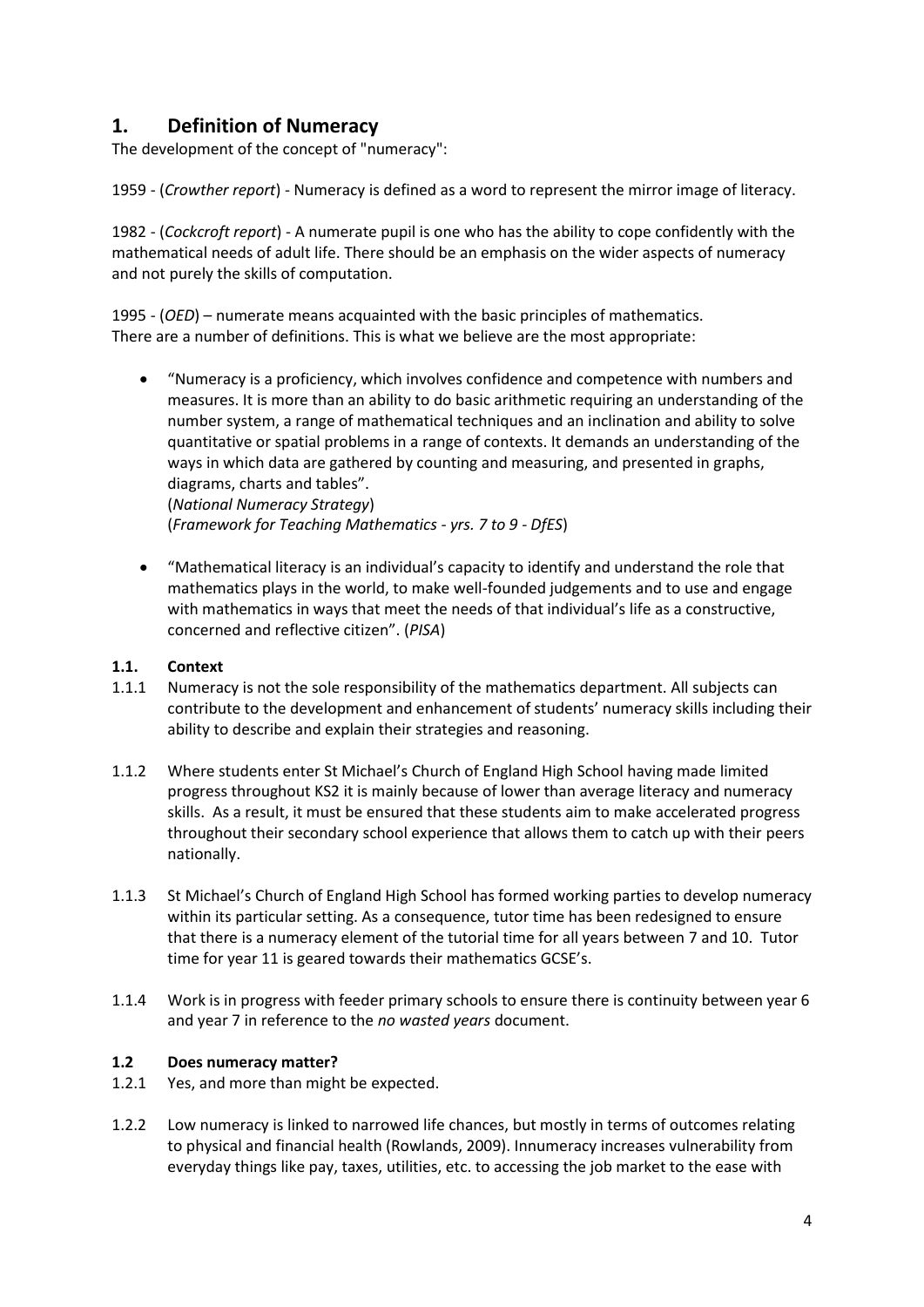which you can be exploited or manipulated. (A*bout 26% of skills shortage vacancies result from a lack of numeracy skills, according to UKCES in 2014*)

1.2.3 For example, someone with low numeracy might not appreciate how significant an APR of 5.8% or [58%](http://www.theguardian.com/business/2014/apr/09/wonga-advert-banned-interest-rate) actually is, or might find it hard to contextualise the annual spend on unemployment benefit (£4.91bn in 2011-12) in terms of overall welfare spending (£159bn in 2011-12). More positively, high numeracy facilitates access to mathematical fluency (which opens up a host of opportunities in terms of social and economic participation and general utility).

## <span id="page-4-0"></span>**2. Expected Numeracy Capabilities**

- 2.1 At St Michael's Church of England High School, we intend that all of our pupils should:
	- have a sense of the size of a number and where it fits into the number system
	- be able to use strategies successfully to solve number related problems mentally
	- apply an appropriate method to help solve a problem, e.g. mental, oral and written methods
	- make sense of number problems and identify and use the required operations to solve them
	- restrict their reliance on using a calculator and use them only when it is appropriate to do so
	- develop their skills in estimation and approximation and have strategies for checking the reasonableness of their answers
	- be able to explain their methods and reasoning using consistent language and mathematical terminology
	- be able to make and use sensible estimates of a range of measures in everyday situations
	- be able to interpret, explain and make predictions from information given in graphs, charts and tables
	- improve their general problem solving skills.
- 2.2 The DfE's KS3 Mathematics Strategy has identified the following priorities for crosscurricular development work:
	- to improve accuracy in measurement, calculation and graphical work
	- to improve interpretation and presentation of graphs, charts and diagrams
	- to improve reasoning and problem-solving

## **3. Raising the Profile of Numeracy Across the Curriculum**

- 3.1 We will use of range of activities to raise the profile of numeracy across the curriculum, including:
	- mathematics teachers leading INSET on teaching particular mathematical topics
	- developing liaison with feeder schools
	- illustrating the importance of mathematics/numeracy, for example:
		- $\circ$  pupils being able to make sense of information in chart/graphical form and be able to describe the 'story' behind the graph.
		- o pupils being able to make sense of calculation answers, check the reasonableness of an answer and select the most appropriate method of solution.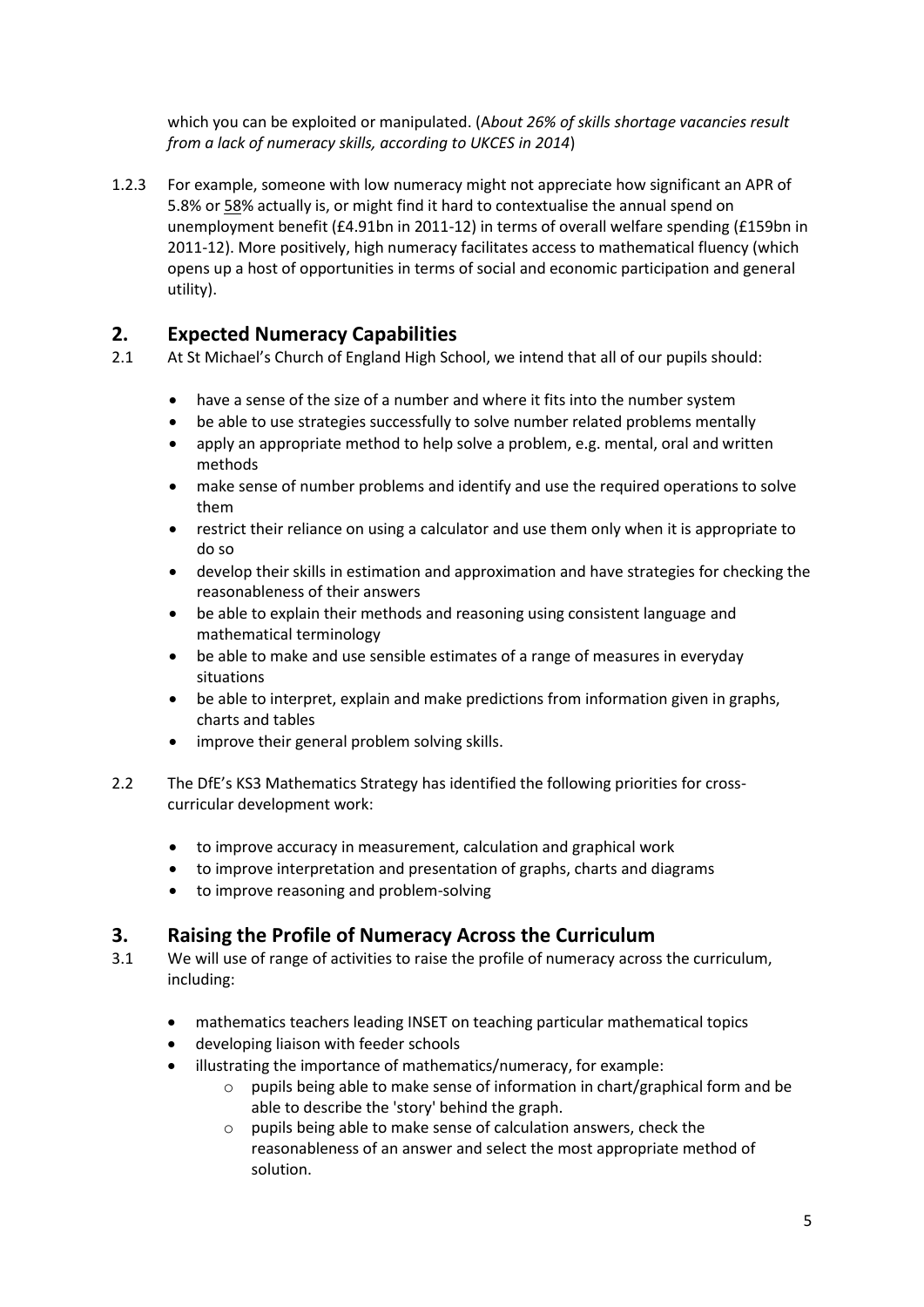- key word posters e.g. the language of operations, pre-fixes
- posters produced in other subjects displayed in maths rooms:
	- $\circ$  e.g. pupils work in DT illustrating the use of mm in measurement
	- $\circ$  sign posts around school giving the distance to other places e.g. the hall, specific classrooms, the headteachers office etc.
	- o stickers giving measurements of doors, windows, desks etc. in imperial & metric units.
- laminated cards made available in non-mathematics lessons to help students with key maths skills e.g. drawing a pie chart
- providing online support for students with numeracy problems in other subjects through the use of Safebook sessions and other platforms
- examples and exercises used in mathematics lessons based on examples and the schemes of work of other subjects
- key vocabulary/key facts to be provided in student planners
- glossary of maths terms to be available in all teaching rooms (*subject specific*)
- maths problem for the week for use in tutor periods for form groups in years 7-10
- key maths words for the week supporting the Associate Assistant Headteacher for Literacy with literacy across the curriculum
- an evening for parents explaining calculation methods or have these provided on the school website
- to implement and develop the use of 'numeracy VIVOs' across the school

## <span id="page-5-0"></span>**4. Objectives**

4.1 St Michael's Church of England High School will adopt a whole school approach to numeracy:

#### **Short***-***term objectives**

- to promote opportunities for numeracy throughout the curriculum
- to develop cross-curricular use of numeracy by building opportunities for numeracy into all schemes of work both curricular and pastoral
- to raise the profile of numeracy across the school
- to provide staff training where necessary
- to build upon the work done in feeder primary schools and the use of KS2 SATs question level analysis
- to implement and develop the use of 'numeracy VIVOs' across the school

#### **Long-term objectives**

- to raise standards of numeracy by enhancing the quality of teaching and learning
- to ensure that students reach and exceed their expected targets in all areas of the curriculum
- develop schemes of work across subjects to ensure quality first teaching of numeracy is embedded into every 9-1 curriculum at both KS3 and KS4
- support departments to create schemes of work that include specific numeracy objectives. These objectives will inform what is taught, how it is taught, what is learnt and how it is learnt
- support staff in developing the foci of numeracy and encouraging participation through numeracy representatives
- develop suitable assessments to create an output that demonstrates a review process and progress being made.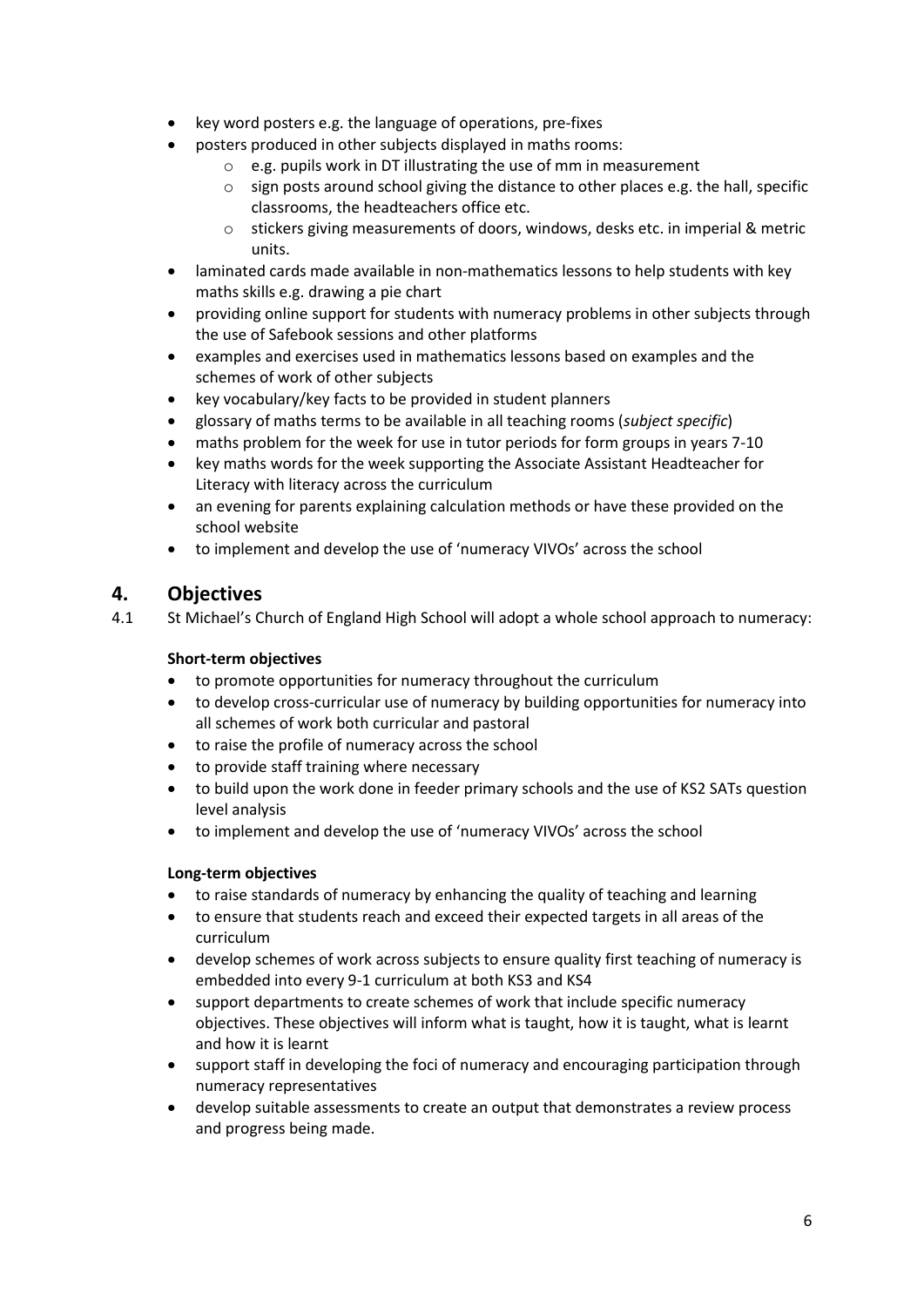## <span id="page-6-0"></span>**5. The Numerate Student**

5.1 The following guidelines taken from the National Numeracy Strategy summarise the numeracy skills students, of different abilities, should have.

#### **a. All students should:**

- have a sense of the size of a number and where it fits into the number system
- be able to do simple addition, subtraction, multiplication and division using either a mental or written method
- make estimates of measurement and be able to identify different units of measurement
- have a knowledge of the times tables either by recall or by adding on

#### **b. More-able students should:**

- be able to use mental methods to perform calculations involving addition, subtraction, multiplication and division of numbers including simple decimals
- be able to convert between metric units
- have a knowledge of simple equivalent fractions, decimals and percentages
- be able to find a simple percentage of a quantity
- be able to perform simple fractions by cancelling common factors
- be able to read information from simple diagrams, charts and graphs
- make sense of number problems and be able to identify the operations required to solve the problem

#### **c. High ability students should:**

- calculate accurately using a variety of strategies using both mental and written methods, including two and three digit numbers and decimals
- be able to identify equivalent fractions, as well as their related decimals and percentages
- be able to find the percentage of a quantity with or without a calculator and understand problems involving percentage increase and decrease
- explain their methods and reasoning for solving a problem using mathematical language
- judge whether their answers are reasonable and have a range of strategies for checking their answers
- explain and interpret charts, diagrams, graphs and tables
- 5.2 At St Michael's Church of England High School we aim to develop the numeracy skills identified in section c above with all students to avoid putting a ceiling on achievement.
- 5.3 Students in all lessons should:
	- make correct use of mathematical vocabulary when providing oral and written answers or asking questions
	- present ideas and information they have collected in the form of displays of charts and tables
	- interpret, describe and explain their work and not simply reproduce graphs, tables and charts or statements concerning percentages and other numerical data
	- set their work out systematically and with care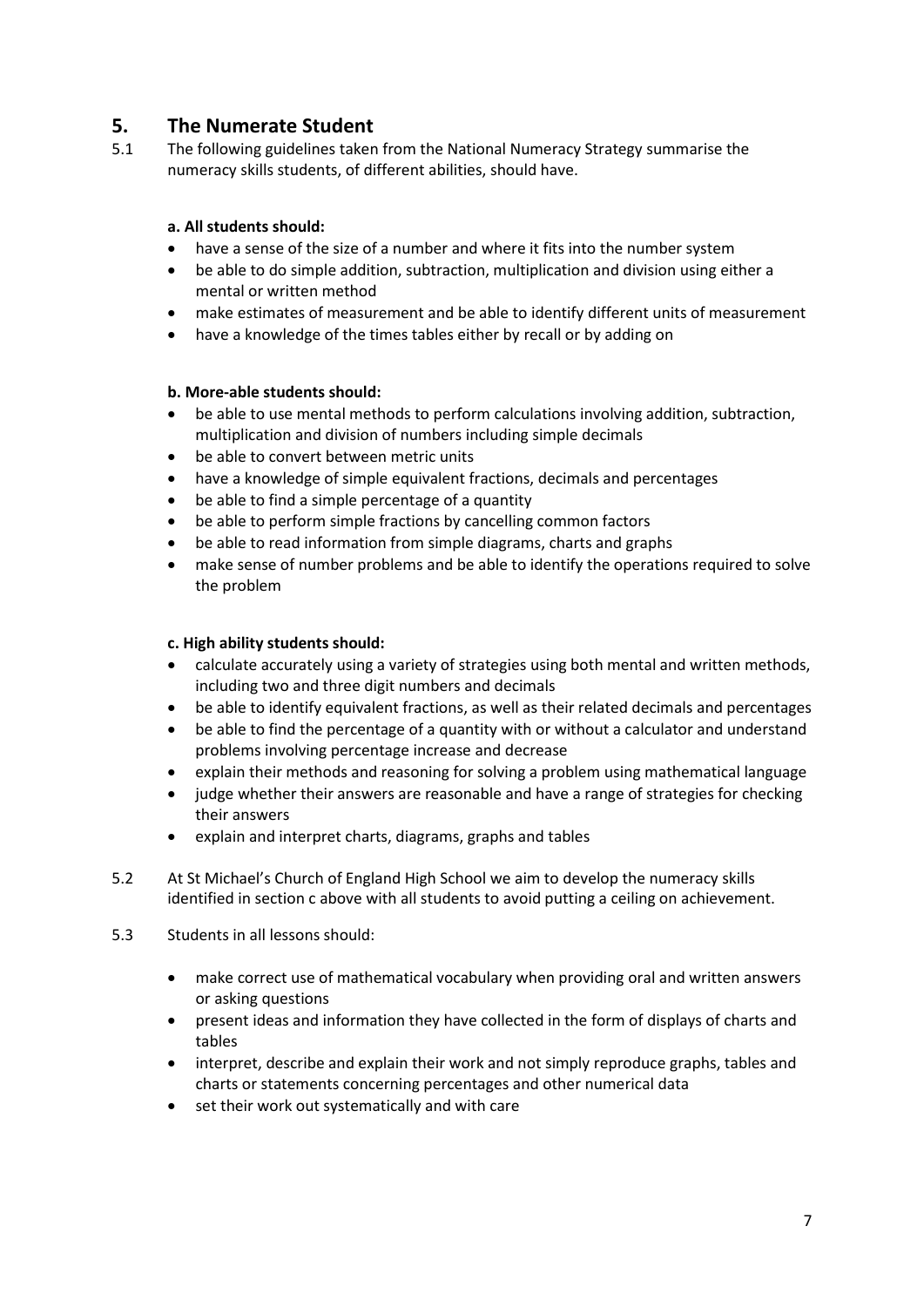7.4 Where there are calculations these should always be set out so the method used is clear. Where there are graphs these should always show a suitable scale, be correctly labelled and have a title.

### <span id="page-7-0"></span>**6. Delivery of Numeracy**

- 6.1 Although it is essential that key numeracy skills are taught in mathematics lessons, there is a clear intention from the recent OFSTED Inspection handbook for these skills to be reinforced and applied across other subjects.
- <span id="page-7-1"></span>6.2 The guidance in the handbook states that inspectors must:

"ensure progress in literacy and mathematics are assessed by drawing on evidence from other subjects in the curriculum."

> "ensure the teaching of reading, writing, communication and mathematics is highly effective and cohesively planned and implemented across the curriculum."

## **7. Roles and Responsibilities**

- 7.1 It is the role of the School Leadership Team (SLT) to:
	- support the development and implementation of cross curricular numeracy policy at the school
	- determine the role of the Associate Assistant Head for numeracy
	- evaluate the effectiveness of the cross curricular strategy in raising standards of achievement
	- provide INSET opportunities and resources for teachers and support staff as appropriate, e.g., through working parties
	- provide finance for material resources
- 7.2 It is the role of the Associate Assistant Headteacher for Numeracy to:
	- work with the SLT to determine a strategy for dealing with numeracy across the curriculum and to ensure the effective development of the whole school numeracy policy
	- communicate with the school's governing body to summarise the impact of the whole school numeracy policy
	- evaluate the implementation of the whole school numeracy policy through schemes of work
	- evaluate the effectiveness of the strategy and modify it as necessary
	- evaluate the implementation of the whole school numeracy policy through departmental and pastoral learning walks and work scrutiny
	- lead staff INSET on common practices and methods to be adopted across the whole school and provide exemplar materials for use in classroom
	- work with departments and individual staff
	- raise the profile of numeracy across the whole school and on the school website
	- seek opportunities for topics from other subjects to be used in mathematics lessons
	- develop a common language and provide guidance on mathematical methods to be used consistently across the school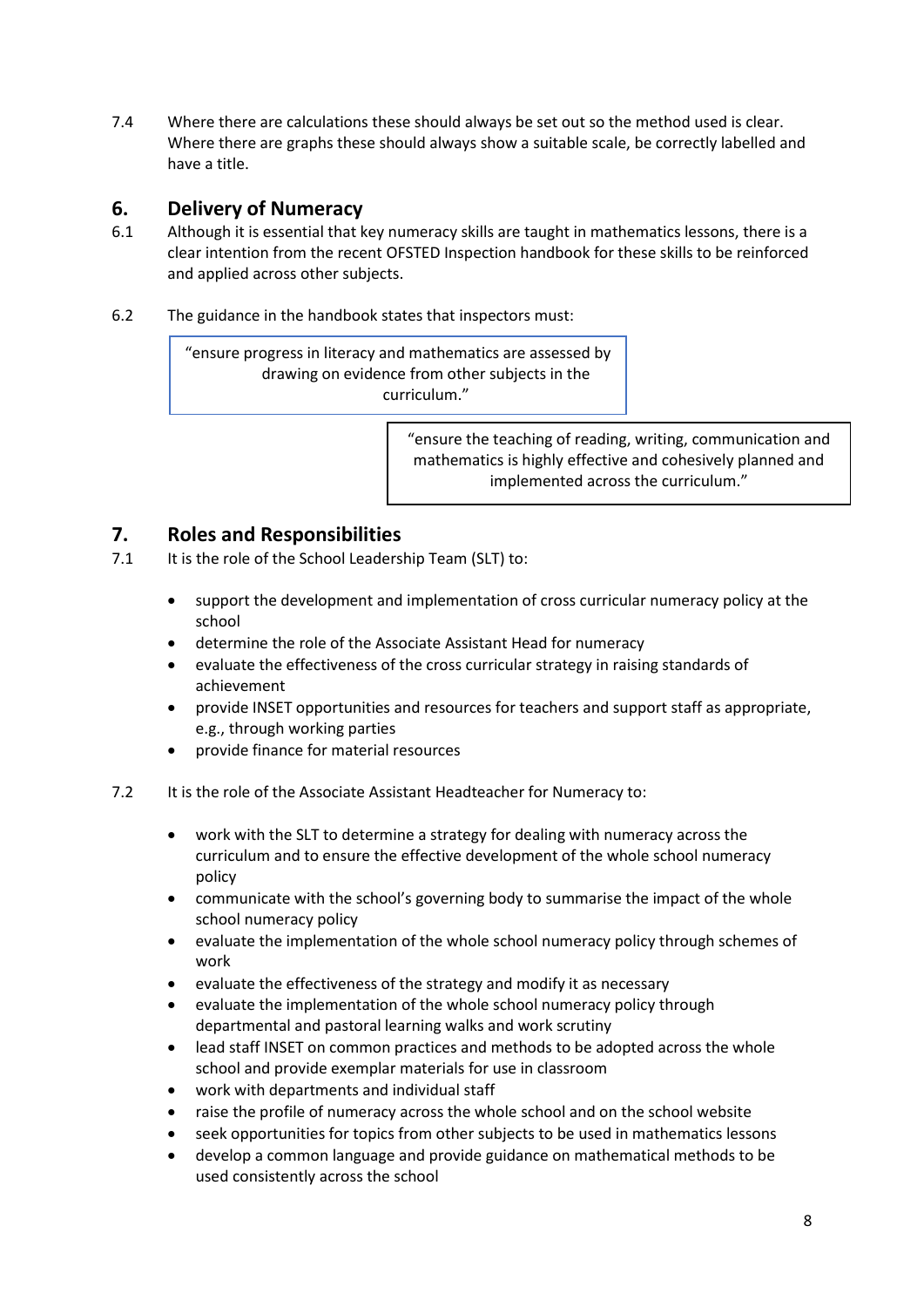- develop and coordinate whole school numeracy activities
- develop and coordinate tutor group numeracy activities
- organise numeracy weeks and focus days as appropriate
- ensure that there is constructive communication between St Michael's Church of England High School and feeder primary schools
- lead and coordinate work with parents to help them support their children.
- 7.3 It is the role of the Numeracy Group, led by the Associate Assistant Headteacher for Numeracy to:
	- provide INSET resources for teachers;
	- provide opportunities for effective communication between departments, particularly Maths, Science, DT, ICT and Humanities;
	- ensure students have a coherent learning plan so that there is understanding across these faculties;
	- support and encourage staff involvement in promoting Numeracy within the school;
	- work with SLT to determine a strategy for dealing with numeracy across the curriculum and to ensure the effective development and implementation of the numeracy policy and the calculations policy;
	- establish and maintain line of communication to ensure there is constructive liaison between mathematics teachers and teachers of other subjects;
	- establish lines of communication and ensure there is constructive liaison between mathematics teachers and feeder primary schools;
	- monitor and evaluate the implementation of the Numeracy policy;
	- facilitate amendments to the numeracy strategy in light of evaluation and curriculum change.

#### **The Role of the Mathematics Department**

7.4 It is essential that mathematics teachers provide students with the knowledge, skills and understanding they need to access other areas of the school curriculum with confidence.

#### **The Role of Teachers and Teaching Assistants**

- 7.5 In order for the cross curricular strategy to be effective, it is important that all staff:
	- understand what numeracy is and are aware of how they can support the delivery of numeracy within their subject
	- ensure that numerical tasks included in their lessons are age and ability appropriate and used accurately
	- consider numeracy in their short and mid-term planning
	- ensure that they are familiar with correct mathematical language, notations and techniques relevant to their subject and encourage students to use these effectively

#### **The Role of Heads of Faculties and Heads of Departments**

- 7.6 In order that the policy becomes whole school practice, it is important that Heads of Faculties and Departments ensure that:
	- schemes of work have opportunities for numeracy included and identified
	- lesson plans include relevant numeracy learning outcomes
	- each department has a resource of relevant mathematical methods accessible to staff
	- new staff are aware of the numeracy policy and its inclusion in the subject